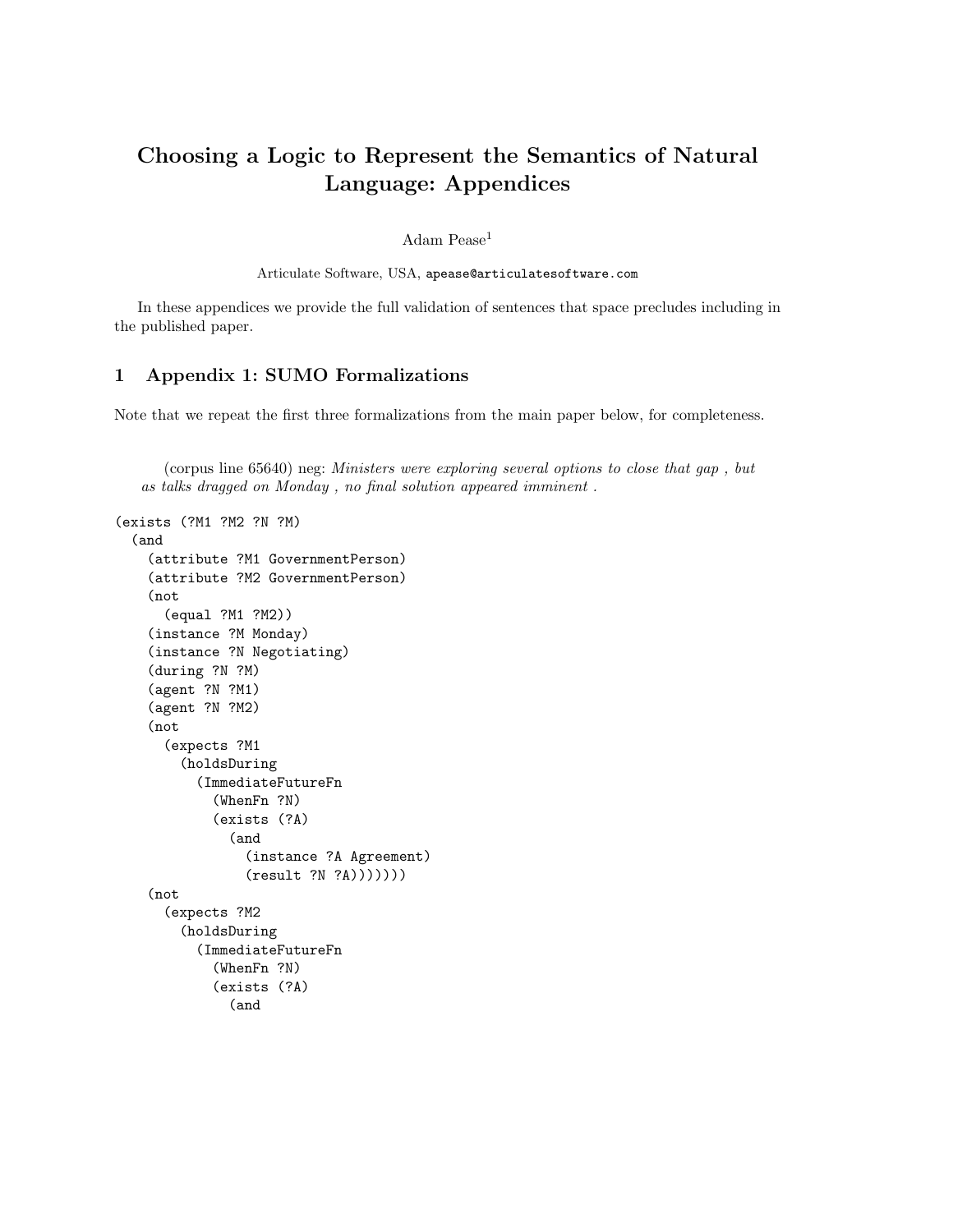## (instance ?A Agreement) (result ?N ?A)))))))))

Note this sentence is already given in the text of the paper but the formalization is given here. Also to note is that we know from the plural 'Ministers' that there is more than one minister involved in the event. But we do not know that there are more than two involved. The logical form created with two different GovernmentPersons in an agent relation requires two ministers, but does not entail that there are only two.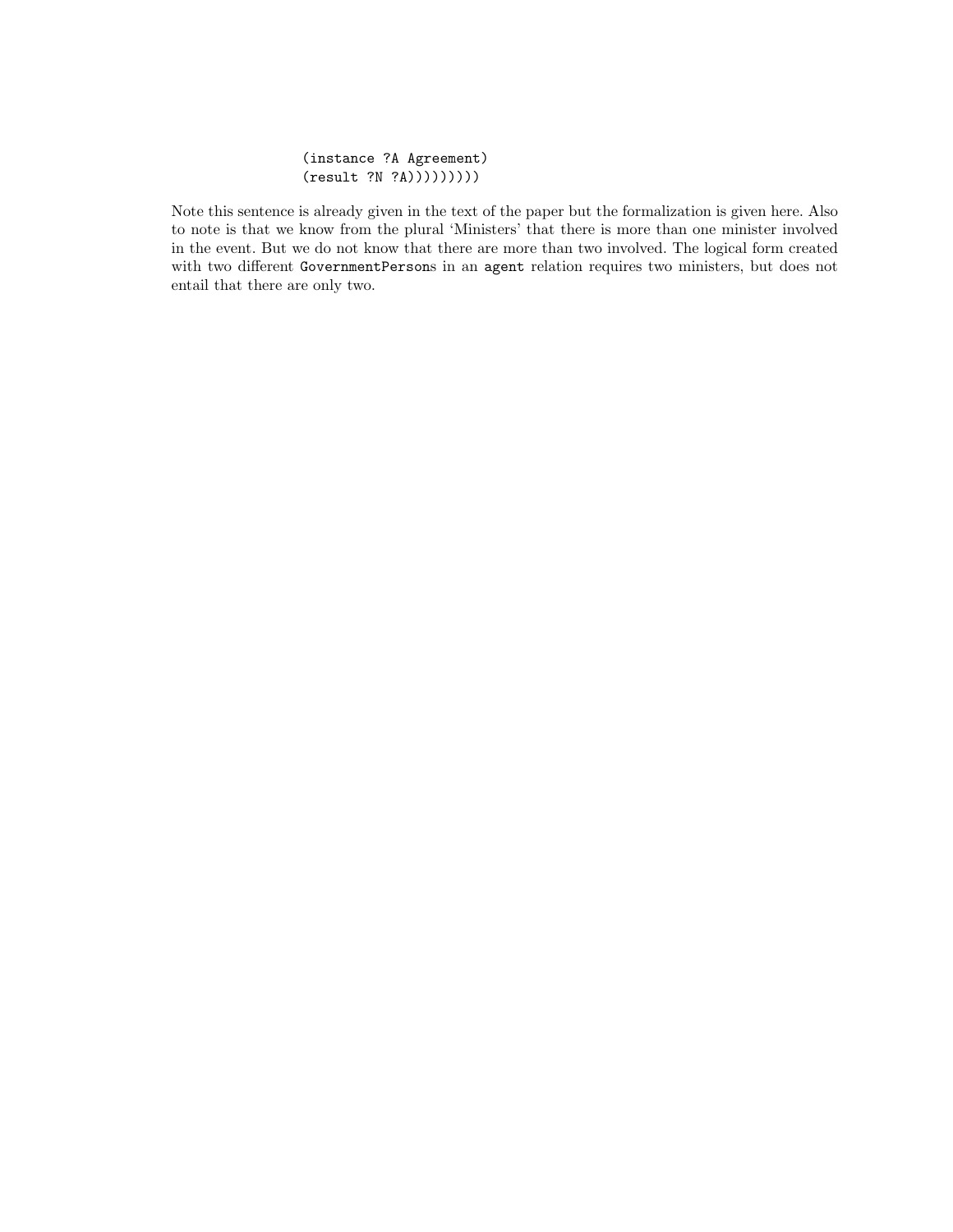(corpus line 9632) author: She said Gingrich conducted an affair with Callista Bistek his current wife " in my bedroom in our apartment in Washington " while she was elsewhere .

```
(exists (?SAY ?WIFE)
  (and
    (agent ?SAY ?WIFE)
    (instance ?SAY Speaking)
    (containsFormula ?SAY
      (exists (?SR ?B ?A)
        (and
          (agent ?SR Gingrich)
          (agent ?SR CallistaBistek)
          (instance ?SR SexualReproduction)
          (instance ?B Bedroom)
          (instance ?A ApartmentUnit)
          (part ?B ?A)
          (located ?A WashingtonDCUnitedStates)
          (located ?SR ?B)
          (possesses ?WIFE ?A)
          (holdsDuring
            (WhenFn ?SR)
            (not
              (located ?WIFE ?A))))))))
```
"She said..." creates the containsFormula relation between the Speaking event and the contents of the speaking, which is the formula that is the second argument to the relation. Another construct beyond FOL is holdsDuring which takes a temporal specification (of the time period of the liason) and formula that states the wife wasn't at the location of the liason while it occurred ("...she was elsewhere").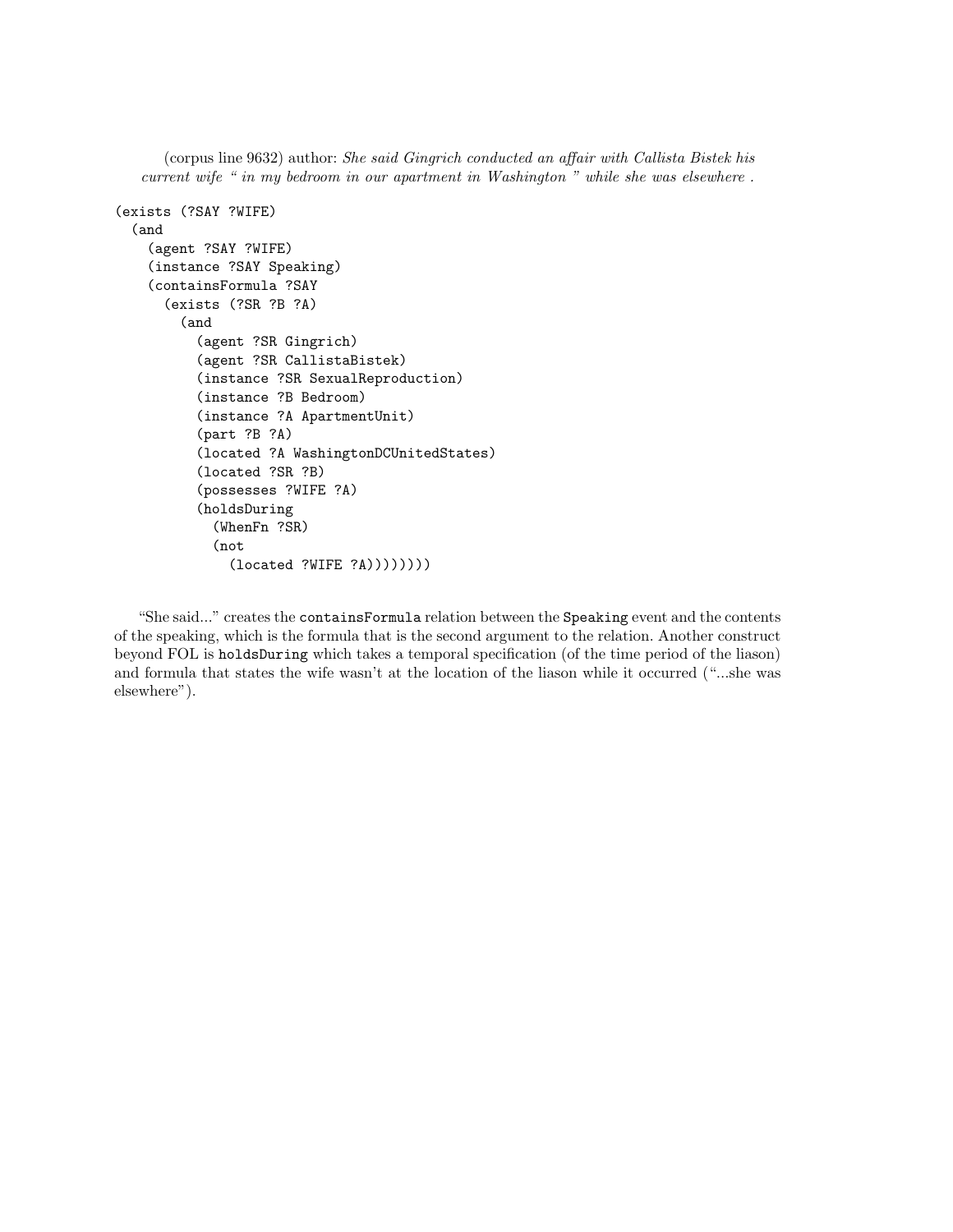(corpus line 77220) quant: But many dissidents have been less charitable , particularly about Ortega 's tacit acceptance of the government 's insistence that most freed political prisoners go into exile .

```
(exists (?D)
  (and
    (attribute ?D Dissident)
    (disapproves ?D
      (not
        (exists (?E ?P)
          (and
            (instance ?E ExpressingDisappoval)
            (agent ?E Ortega)
            (refers ?E ?P)
            (containsFormula ?P
              (modalAttribute
                (=)(and
                     (holdsDuring ?T
                       (and
                         (attribute ?P Prisoner)
                         (citizen ?P ?C)
                         (attribute ?P Dissident)))
                     (holdsDuring
                       (ImmediateFutureFn ?T)
                       (and
                         (not
                           (attribute ?P Prisoner)))))
                  (holdsDuring
                     (ImmediateFutureFn ?T)
                     (attribute ?P Expellee)))
                Obligation))))))))
```
There is still more to say here, but this formalization is already beyond even modal FOL in expressiveness. We take "...less charitable..." as a statement that a Dissident disapproves of Ortega's actions. We also see the relation modalAttribute that makes a statement of Obligation ("...that most freed political prisoners go into exile..."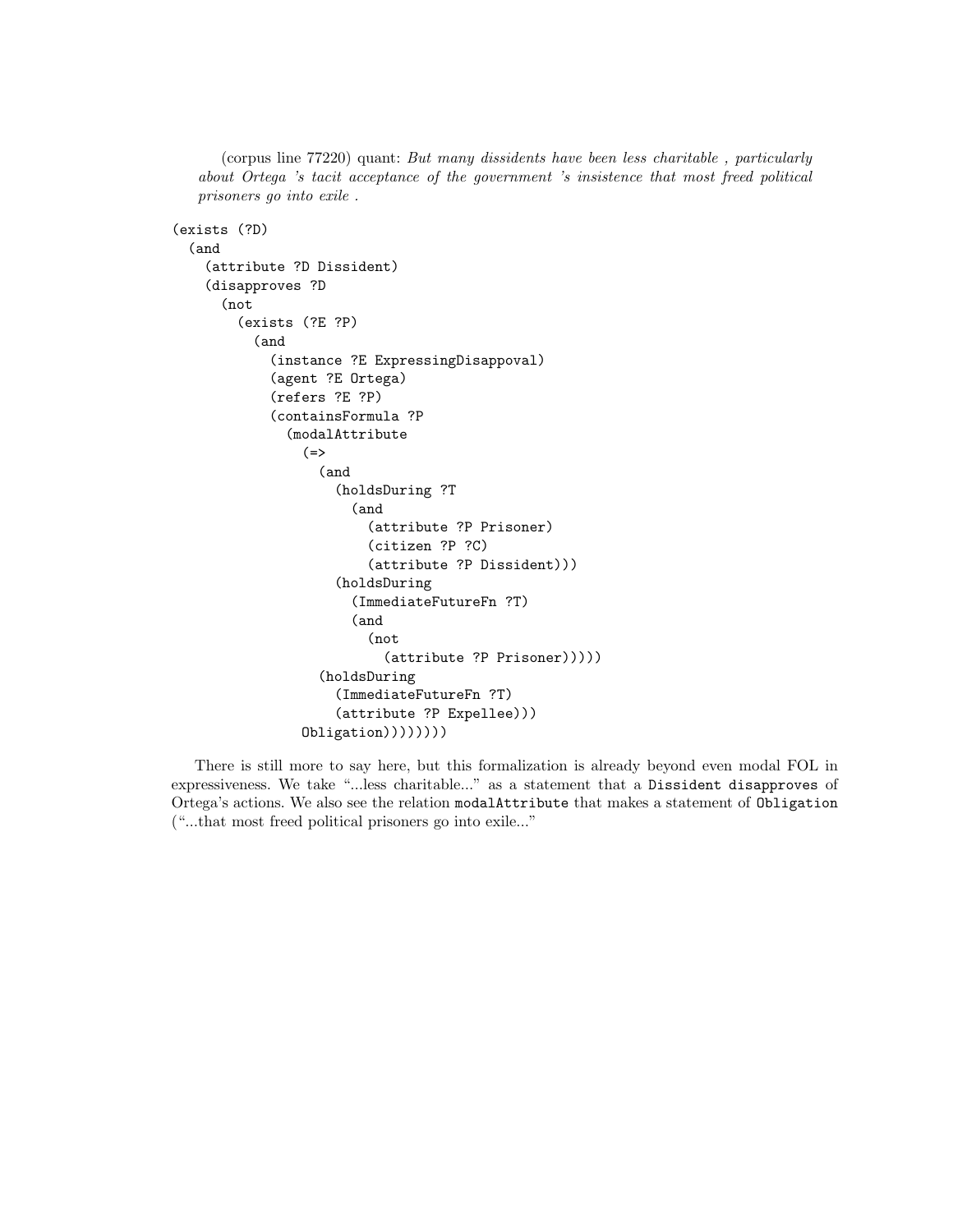```
(corpus line 70553) - author: The success of those Olympics , he says during the campaign
   , help make the case for his bid for the White House .
(exists (?H ?S ?C)
  (and
    (instance ?C Election)
    (agent ?C ?H)
    (instance ?S Speaking)
    (agent ?S ?H)
    (containsFormula ?S
      (exists (?O)
        (and
           (instance ?O OlympicGames)
           (increasesLikelihood
             (attribute ?O SubjectiveStrongPositiveAttribute)
             (electionWinner ?C ?H)))))))
```
"...he says..." means there is a Speaking that containsFormula that if the Olympics has a positive attribute (which can be taken from the "success" of the Olypics) then that increasesLikelihood of the speaker being the electionWinner.

```
(corpus line 53967) neg: " I never, ever got over it, " Cain says, her voice shaking.
(exists (?S)
  (and
    (instance ?S SpeakingWithTremblingVoice)
    (agent ?S Cain)
    (containsFormula ?S
      (not
        (exists (?T)
          (and
            (holdsDuring ?T
               (not
                 (disapproves Cain
                   (exists (?IT)
                     (and
                        (instance ?IT Process)
                        (earlier
                          (WhenFn ?IT)
                         ?T)
                       (inScopeOfInterest ?IT Cain))))))))))))
```
Cain's "...shaking..." voice says that there was something in the past that she disapproves of.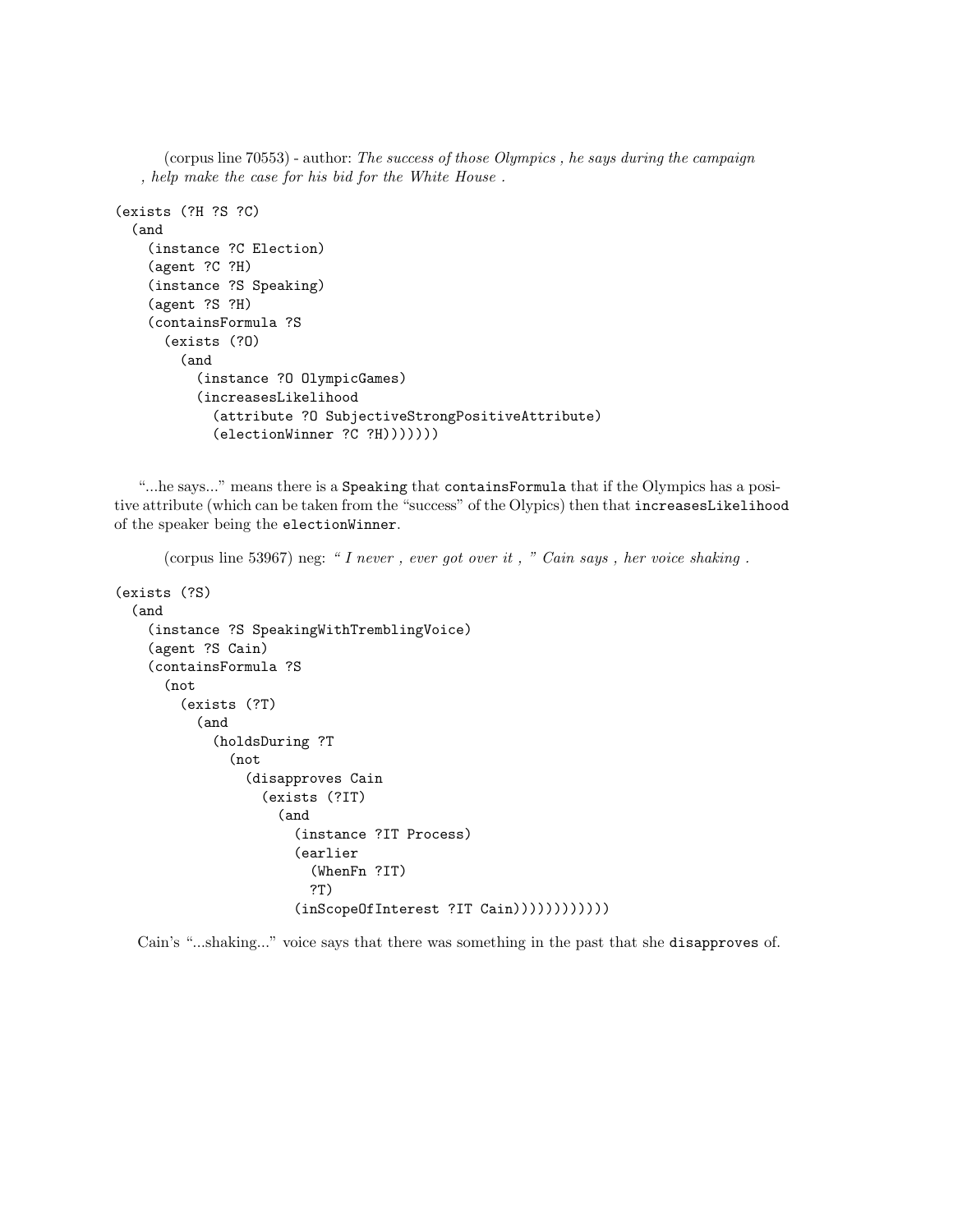## 2 Appendix 2: Sentence-level Validation

In corpus sentence examples below we provide comment on the logic required (as determined by the automatic classification method) but not a full formalization. Note that in the original corpus some sentences are grouped together, rather than fully segmented and the line number in the table is for the start of the group.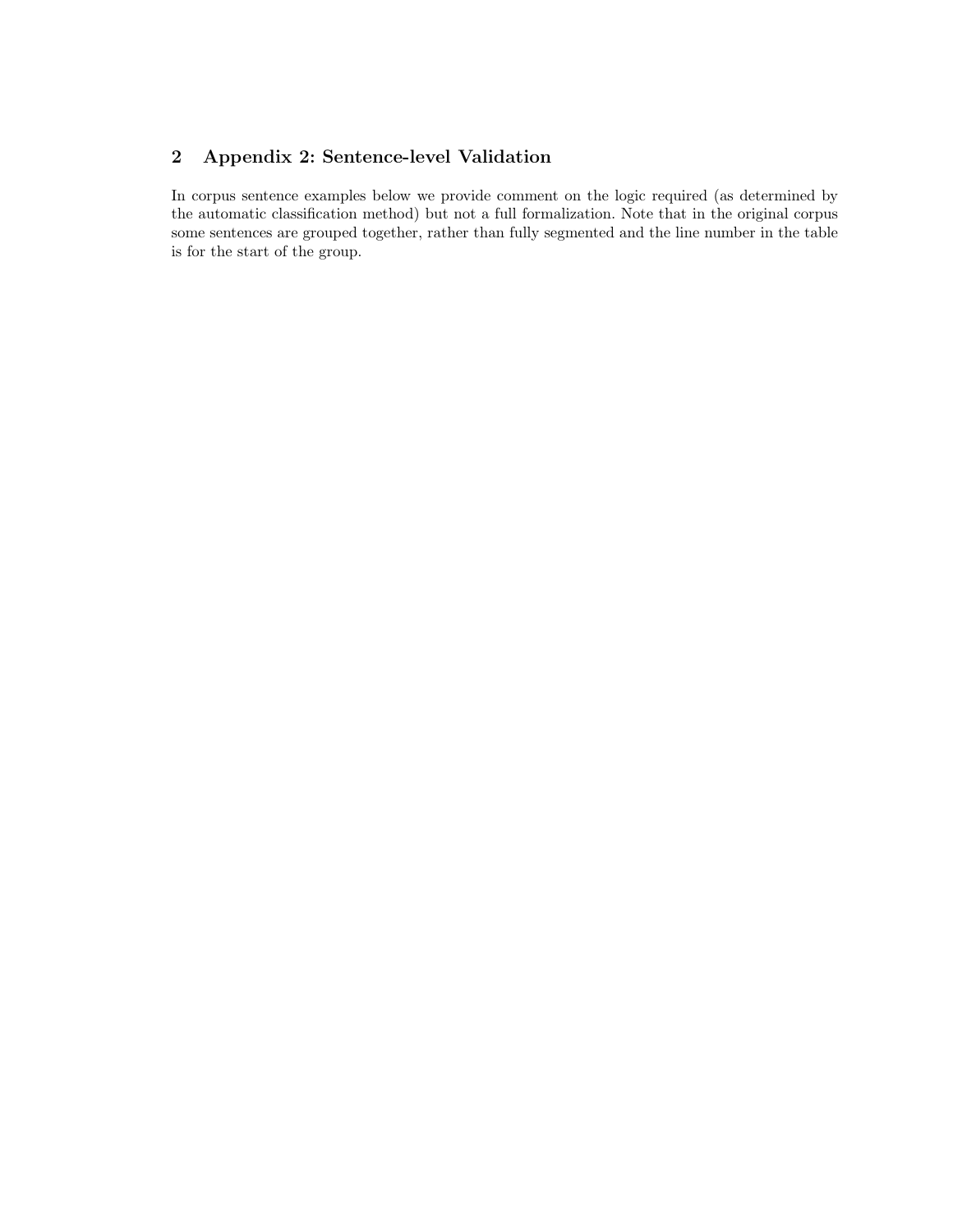| 88218 | neg             | Pressed on whether Bales can remember anything about the shooting, Browne said negation as well as authorship ("Brown said")<br>" $No$ , " but added : "  "                                                                                                                                                                           |                                                                                                                                                      |
|-------|-----------------|---------------------------------------------------------------------------------------------------------------------------------------------------------------------------------------------------------------------------------------------------------------------------------------------------------------------------------------|------------------------------------------------------------------------------------------------------------------------------------------------------|
| 80089 | epistemic       | She said he feels that his life really began when he retired from the ring.                                                                                                                                                                                                                                                           | authorship ("She said"). $1$                                                                                                                         |
| 614   | modal           | Islamist backers of Iran could target civilians all over the world.                                                                                                                                                                                                                                                                   | $(\ldots$ "could") expresses modal possibility <sup>2</sup>                                                                                          |
| 71235 | author          | "I was going to be spending a lot of time in D.C., "Romney wrote in his book"wrote" entails authorship.<br>about the games, called "Turnaround."                                                                                                                                                                                      |                                                                                                                                                      |
| 18397 | neg             | The women and the kids would like to join them, but many do n't have enough hypothetical they "would like to" if they had enough money, but<br>$\n  money$ .                                                                                                                                                                          | "many" (a quantifier), do not "have enough money" Each one of these<br>three constructs requires at least FOL.                                       |
| 74998 | epistemic       | Within the last week, authorities say, Amine El Khalifi 's plan to wreak havoc was El Khalifi "hoped" that (formula) the plan would wreak havoc.<br>proceeding as hoped : An al-Qaida associate handed him an automatic weapon to kill<br>security officers inside the U.S. Capitol.                                                  |                                                                                                                                                      |
| 2389  | author          | Following a two-hour meeting later that night in which Dambly said the trustees Both "Dambly said" and "relay a message" (that contains a for-<br>came to a consensus, vice chair John Surma had an assistant athletic director relay mula) require HOL.<br>a message to Paterno 's home to call him.                                 |                                                                                                                                                      |
| 56751 | modal           | "All of these things the president talks about can be done at the local and state level The sentence has a modal "can"<br>and are being done at the local and state level, "Foxx said. "                                                                                                                                              |                                                                                                                                                      |
| 19407 | neg             | Not no much can be done against those men, "he said, referring to al-Shabab, "It looks like the initial part of the sentence has a typo and could be<br>because they penetrated the camp, so no one can stop them.                                                                                                                    | "Not too much" or "Not so much" but there's also a later negation<br>"no one can stop them" as well as the modal statement of possibility<br>"…can…" |
| 45828 | quant           | These are all kids coming from rich families or good families, and they 're just "all kids" quantifying over a disjunction<br>trying to make a living, have a good career, have a good college experience.                                                                                                                            |                                                                                                                                                      |
| 4410  | neg             | " $@ @ @ @ @ @ @ @ @ @ @ did n't play \, defense \,.$                                                                                                                                                                                                                                                                                 | There is elided text, but there is still a clear negation.                                                                                           |
| 44055 | author          | Kelly and New York City Mayor Michael Bloomberg repeatedly have said that the "repeatedly said" there's more than one Saying that                                                                                                                                                                                                     |                                                                                                                                                      |
|       |                 | police only follow legitimate leads about suspected criminal activity.                                                                                                                                                                                                                                                                | containsFormula that "police only follow" HOL is required                                                                                            |
| 31347 | modal           | It also could anger people across the Arab world fighting to oust corrupt and author-"could anger" entails a modal operator.<br><i>itarian rulers</i> .                                                                                                                                                                               |                                                                                                                                                      |
| 13729 | $_{\rm author}$ | Firefighters had zero containment of the blaze and were concentrating on using crews"Hernandez said." requires authorship.<br>and trucks to protect homes in the path of the flames, Hernandez said.                                                                                                                                  |                                                                                                                                                      |
| 68444 | quant           | With Moreno, trainers, coaches and instructors watching, Pujols ripped a few"a few fastballs" is a quantifier.<br>fastballs from hitting coach Mickey Hatcher for line drives and then launched a deep                                                                                                                                |                                                                                                                                                      |
| 55781 | neg             | During his State of the Union address, Obama put the higher education on notice: "if you can't" requires negation, and also a hypothetical condi-<br>" If you can't stop tuition from going up, the funding you get from taxpayers will tional.<br>go down, "he said."                                                                |                                                                                                                                                      |
| 46583 | author          | He said that in its latest round, the company borrowed 500,000 yuan (\$80,000) <sup>n</sup> He said" requires authorship.<br>in July and repaid it two months later with 2 percent monthly interest.                                                                                                                                  |                                                                                                                                                      |
| 58261 | neg             | The Vests are hoping for a long sentence either on the Pennsylvania charges or a <sup>[2]</sup> don't expect" negating a complex expression "even an expla-<br>probation violation in the Booth case, because they do n't expect even an explanation nation for what she did to them." Also "hoping for"<br>for what she did to them. |                                                                                                                                                      |
| 9599  | epistemic       | In an interview scheduled to air on ABC News, Marianne Gingrich said her ex- "Gingrich said" authorship, also the operator "wanted"<br>husband had wanted an "open marriage " so he could have both a wife and a mistress                                                                                                             |                                                                                                                                                      |
| 75448 | neg             | She had a job, but El Khalifi appeared not to have rent money.                                                                                                                                                                                                                                                                        | "not to have" negation, and also the epistemic "appeared"                                                                                            |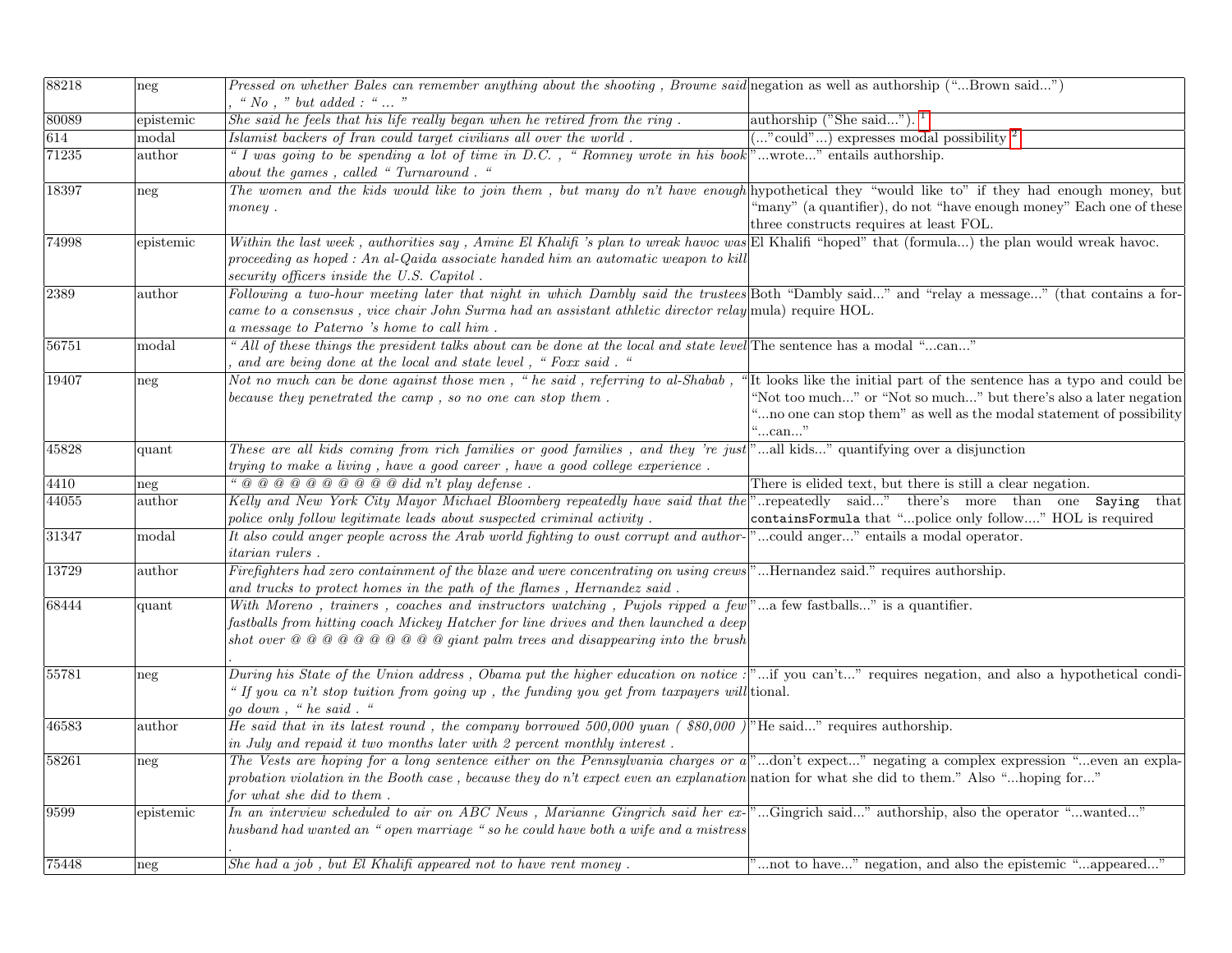| line  | type      | text                                                                                                                                                                                                                                                                                                                                                                                                 | notes                                                                     |
|-------|-----------|------------------------------------------------------------------------------------------------------------------------------------------------------------------------------------------------------------------------------------------------------------------------------------------------------------------------------------------------------------------------------------------------------|---------------------------------------------------------------------------|
| 19965 | modal     | The judge granted the media access, and ruled that the four would remain in custody                                                                                                                                                                                                                                                                                                                  | "would" is really a normative operator, saying that the state has         |
|       |           | until a second hearing Monday.                                                                                                                                                                                                                                                                                                                                                                       | an obligation to confine "the four". Also "ruled" is an authorship        |
|       |           |                                                                                                                                                                                                                                                                                                                                                                                                      | statement.                                                                |
| 87268 | neg       | More than $\overline{\mathcal{S}6}$ billion more has been identified but not yet secured.                                                                                                                                                                                                                                                                                                            | not yet secured" negation. If the negation were simply modifying          |
|       |           |                                                                                                                                                                                                                                                                                                                                                                                                      | "secured" it's possible we could have a formalization in description      |
|       |           |                                                                                                                                                                                                                                                                                                                                                                                                      | logic where a class of unsecured funds is defined. However, in this       |
|       |           |                                                                                                                                                                                                                                                                                                                                                                                                      | case, the inclusion of "yet" implies that there is a possibility that the |
|       |           |                                                                                                                                                                                                                                                                                                                                                                                                      | funds will be secured, which requires a modal operator.                   |
| 51411 | epistemic | Thirty-two years later, Australian officials hope to finally, definitively, determine                                                                                                                                                                                                                                                                                                                | "hope" is an epistemic operator                                           |
|       |           | how Azaria died when the Northern Territory coroner opens a fourth inquest on                                                                                                                                                                                                                                                                                                                        |                                                                           |
|       |           | Friday $(Feb. 24)$ .                                                                                                                                                                                                                                                                                                                                                                                 |                                                                           |
| 52827 | quant     | " The church got so smashed up, erroneously, and all through, really, a nasty"all through" the church there was "smashing" entails quantifica-                                                                                                                                                                                                                                                       |                                                                           |
|       |           | dose of prejudice, "Chamberlain says. "                                                                                                                                                                                                                                                                                                                                                              | tion. Also authorship - "Chamberlain says"                                |
| 785   | neg       | While Israel is unlikely to strike without coordinating $\emptyset$ $\emptyset$ $\emptyset$ $\emptyset$ $\emptyset$ $\emptyset$ $\emptyset$ $\emptyset$ $\emptyset$ $\emptyset$ $\emptyset$ $\emptyset$ $\emptyset$ $\emptyset$ $\emptyset$ $\emptyset$ $\emptyset$ $\emptyset$ $\emptyset$ $\emptyset$ $\emptyset$ $\emptyset$ $\emptyset$ $\emptyset$ $\emptyset$ $\emptyset$ $\emptyset$ $\empty$ |                                                                           |
|       |           | aircraft carriers and military bases in the Gulf, Israeli officials will not make any pression of probability about a formula becoming true. This is some-                                                                                                                                                                                                                                           |                                                                           |
|       |           | promises to Dempsey, the officials said.                                                                                                                                                                                                                                                                                                                                                             | thing that could be added to our word list, as "likely", "unlikely",      |
|       |           |                                                                                                                                                                                                                                                                                                                                                                                                      | "rare", "frequent" are similar in the logical requirements                |
| 88175 | quant     | He has some memories of before the incident and he has some memories of after <sup>"</sup> "some memories" is existential quantification.                                                                                                                                                                                                                                                            |                                                                           |
|       |           | the incident.                                                                                                                                                                                                                                                                                                                                                                                        |                                                                           |
| 76654 | quant     | Dissidents, U.S. diplomats and even some Vatican power brokers have disparaged"some Vatican" existential quantification. Also "saying" au-                                                                                                                                                                                                                                                           |                                                                           |
|       |           | the cardinal 's cautious approach, saying he often seems more concerned with thorship                                                                                                                                                                                                                                                                                                                |                                                                           |
|       |           | church renovations than with human and political rights.                                                                                                                                                                                                                                                                                                                                             |                                                                           |
| 66851 | neg       | One of the people I'm running against, Sen. Santorum, goes to Washington and "Romney said." authorship                                                                                                                                                                                                                                                                                               |                                                                           |
|       |           | calls himself a budget hawk @ @ @ @ @ @ @ @ @ 's no longer a budget hawk,                                                                                                                                                                                                                                                                                                                            |                                                                           |
| 61548 |           | Romney said . "<br>Fearing the shift, Detroit decided to go after the Japanese and shifted research "decided" epistemic. They had a plan or intention to [compete                                                                                                                                                                                                                                    |                                                                           |
|       | epistemic | dollars from trucks @ @ @ @ @ @ @ @ @ that Hondas and Toyotas were quieter with Japanese businesses that also made and sold cars, which is a                                                                                                                                                                                                                                                         |                                                                           |
|       |           | and more reliable, so they spent more on engineering and parts to close the gap.                                                                                                                                                                                                                                                                                                                     | formula.                                                                  |
| 41409 | epistemic | I still feel like I have the physical and intellectual capacity to serve my people."                                                                                                                                                                                                                                                                                                                 | feel like" statement of belief wrapping a statement of capability         |
| 72999 | modal     | Romney is favored although the delegates could be divided.                                                                                                                                                                                                                                                                                                                                           | could be" a statement of possibility. The notion of "favored" is          |
|       |           |                                                                                                                                                                                                                                                                                                                                                                                                      | also a statement about the probability of a formula                       |
| 50650 | neg       | In most years, it does n't matter because the party nominee is obvious by then, so "doesn't matter" is negation of a formula. There's also an implied                                                                                                                                                                                                                                                |                                                                           |
|       |           | the presumptive nominee gets all the delegates, regardless of who won in January.                                                                                                                                                                                                                                                                                                                    | normative statement that election rules requires that the presumptive     |
|       |           |                                                                                                                                                                                                                                                                                                                                                                                                      | nominee get the delegates. Also quantification ("all the delegates")      |
| 63888 | neg       | With unions no longer in a strong position to fight for benefits like pensions, with "no time" negation. Also a statement of probability with another                                                                                                                                                                                                                                                |                                                                           |
|       |           | jobs disappearing or going overseas, and with Gen Xers and even younger Millennial negation "no longer in a strong" Also "Lawler warns" is au-                                                                                                                                                                                                                                                       |                                                                           |
|       |           | Generation members coveting their jobs, Lawler warns this is no time for boomers thorship                                                                                                                                                                                                                                                                                                            |                                                                           |
|       |           | to quit and allow the skills they 've spent a lifetime building to atrophy.                                                                                                                                                                                                                                                                                                                          |                                                                           |
| 89291 | author    | That expert said charges were still being $@@@@@@@@@@%$ yet been determined]"expert said" authorship                                                                                                                                                                                                                                                                                                 |                                                                           |
|       |           |                                                                                                                                                                                                                                                                                                                                                                                                      |                                                                           |
| 49024 | neg       | For Greeks, this is a matter of national dignity and a national strategic choice and "no other" negation. Also attributes a belief (epistemic) to Greek                                                                                                                                                                                                                                              |                                                                           |
|       |           | no other integrated and responsible choice can be opposed to it."                                                                                                                                                                                                                                                                                                                                    | citizens                                                                  |
| 14523 | modal     | The storm also raised worries that flooding could become a broader concern in days                                                                                                                                                                                                                                                                                                                   | "could" modal. Also "raised worries" is a statement of belief             |
|       |           | to come.                                                                                                                                                                                                                                                                                                                                                                                             | in the probability of an undesirable event                                |
| 62804 | epistemic | Symons, fresh out of college, entered this brave new world thinking she 'd do "thinking" epistemic.                                                                                                                                                                                                                                                                                                  |                                                                           |
|       |           | pretty much what her parents generation did: Work for just one or two companies                                                                                                                                                                                                                                                                                                                      |                                                                           |
|       |           | over about 45 years before bidding farewell to co-workers at a retirement party and                                                                                                                                                                                                                                                                                                                  |                                                                           |
|       |           | heading off into her sunset years with a pension.                                                                                                                                                                                                                                                                                                                                                    |                                                                           |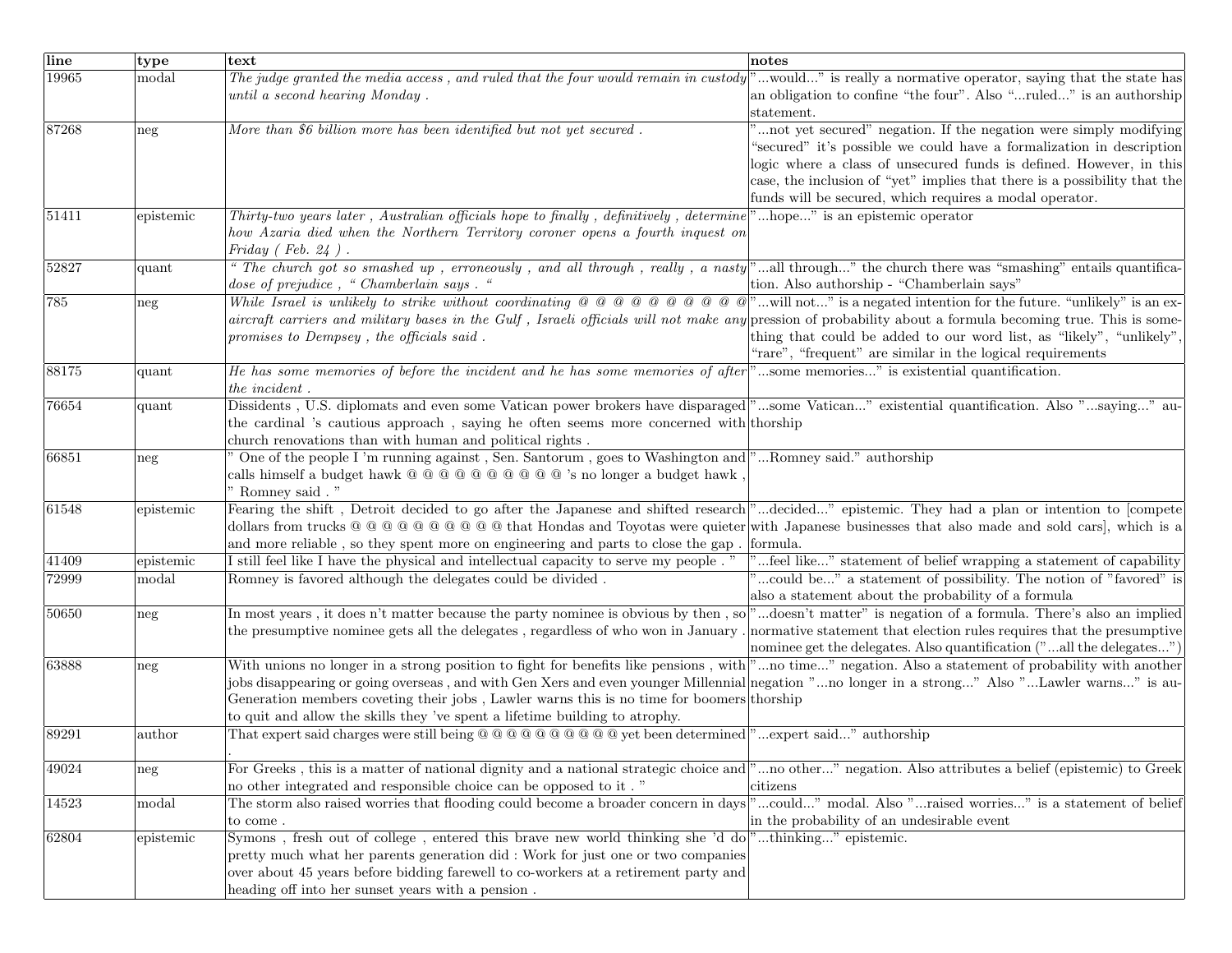| 34499 | neg                     | Fans can only marvel at what they see on the court : a rotation of 10 players, and " not a single frown" negated quantification. Also a statement of<br>unlike the bickering on Boeheim 's only national championship team in 2003 not a thought about a formula - "marvel at" |                                                                                       |
|-------|-------------------------|--------------------------------------------------------------------------------------------------------------------------------------------------------------------------------------------------------------------------------------------------------------------------------|---------------------------------------------------------------------------------------|
|       |                         | single frown.                                                                                                                                                                                                                                                                  |                                                                                       |
| 89341 | epistemic               | After their investigation, military attorneys could draft charges and present them <sup>[9</sup> ]could draft" modal wrapping a statement of probability "prob-                                                                                                                |                                                                                       |
|       |                         | to a commander, who then makes a judgment on whether there is probable cause able cause" wrapping an epistemic "believe"                                                                                                                                                       |                                                                                       |
|       |                         | to believe that an offense was committed and that the accused committed it .                                                                                                                                                                                                   |                                                                                       |
| 35937 | $\rm author$            | " The water is clean and the reefs are rich " for fish to feed, she said, as trucks "said" authorship                                                                                                                                                                          |                                                                                       |
|       |                         | carrying oil-removal equipment waited to board ferries to Giglio."                                                                                                                                                                                                             |                                                                                       |
| 8939  | $\operatorname{author}$ | Let me be clear, the story is false, " he said.                                                                                                                                                                                                                                | "said" authorship. Also a statement that another authored state-<br>ment is not true. |
| 85752 | $_{\rm author}$         | If we 're able to come out of Illinois with a huge or surprise win, I guarantee you <sup>"</sup> said" authorship. Also a statement of belief in a hypothetical future                                                                                                         |                                                                                       |
|       |                         | I guarantee you that we will win this nomination, " Santorum said.                                                                                                                                                                                                             |                                                                                       |
| 60490 | modal                   | Defense Minister Ehud Barak has estimated that an Iranian attack would claim <sup>"</sup> would claim" modal. Also authorship "Ehud Barak has esti-<br>fewer than 500 Israeli casualties a statement intended to calm the nation, but mated"                                   |                                                                                       |
|       |                         | which has achieved the opposite effect.                                                                                                                                                                                                                                        |                                                                                       |
| 56553 |                         | His administration has expanded the availability of Pell grants, supported a tax "some graduates" quantification, and this is wrapped in an ex-                                                                                                                                |                                                                                       |
|       | quant                   |                                                                                                                                                                                                                                                                                |                                                                                       |
|       |                         | credit for tuition costs and is attempting to make it easier for some graduates to pression of intent "attempting to make"<br>pay back loans.                                                                                                                                  |                                                                                       |
| 57679 | neg                     | But even the officer who called the Vests, Greg Koprivnak, acknowledged, "To "there's no" negation. Also "acknowledge" is a statement of                                                                                                                                       |                                                                                       |
|       |                         | be quite honest with you, there 's no statue that deals with this kind of behavior. authorship                                                                                                                                                                                 |                                                                                       |
|       |                         |                                                                                                                                                                                                                                                                                |                                                                                       |
| 42027 | $_{\rm modal}$          | And while many families can afford to eat only once a day, members of the ruling "can afford" modal                                                                                                                                                                            |                                                                                       |
|       |                         | party drive over potholed streets in the latest BMW X series.                                                                                                                                                                                                                  |                                                                                       |
| 15525 |                         | Karina $@ @ @ @ @ @ @ @ @ @ @ \\$ an emergency declaration has been issued, the " has not been" negation                                                                                                                                                                       |                                                                                       |
|       | neg                     | National Guard has not been called up.                                                                                                                                                                                                                                         |                                                                                       |
| 76654 |                         | Some even see him as an apologist for the government that once imprisoned him.                                                                                                                                                                                                 | "some" quantification. Also "see him as" is a statement of                            |
|       | quant                   |                                                                                                                                                                                                                                                                                | belief.                                                                               |
| 86919 | $_{\rm author}$         | Stick with us , $"$ he said .                                                                                                                                                                                                                                                  | "he said" authorship                                                                  |
| 75376 | neg                     | In 2010, he aroused the suspicion of a former landlord $@@@@@@@@@@"$ not paying rent." negation. There's also an expression of causality                                                                                                                                       |                                                                                       |
|       |                         | inside a brick building in Arlington before ultimately evicting him for not paying "evicting him for" which could be modeling in first order if the                                                                                                                            |                                                                                       |
|       |                         | rent.                                                                                                                                                                                                                                                                          | cause and effect are simple attributes of events, but not if they are                 |
|       |                         |                                                                                                                                                                                                                                                                                | complex logical expressions.                                                          |
| 5072  | epistemic               | A loose affiliation of hackers known as " Anonymous " claimed credit for the attack "claimed" is actually a statement of authorship rathen than belief,                                                                                                                        |                                                                                       |
|       |                         |                                                                                                                                                                                                                                                                                | but still higher order                                                                |
| 65640 | neg                     | Ministers were exploring several options to close that gap, but as talks dragged on "no final solution" negation<br>Monday, no final solution appeared imminent.                                                                                                               |                                                                                       |
| 62420 | $_{\rm author}$         | But that has pretty much evened out, he said.                                                                                                                                                                                                                                  | "he said." authorship.                                                                |
| 57317 | neg                     | Slanina never asked for money and knew exactly what to say, Rebecca said.                                                                                                                                                                                                      | "never asked" is negation but more expressive since it's saying                       |
|       |                         |                                                                                                                                                                                                                                                                                | that she didn't ask for a formula. So it's a sort of negative authorship,             |
|       |                         |                                                                                                                                                                                                                                                                                | and that in turn is wrapped in another authorship "Rebecca said."                     |
| 9878  | modal                   | Santorum ran commercials likening Romney to Obama; Gingrich 's cast the former                                                                                                                                                                                                 | "could defeat" modal. The commercials also have an authored                           |
|       |                         |                                                                                                                                                                                                                                                                                |                                                                                       |
|       |                         | speaker as the only candidate who could defeat the president this fall.                                                                                                                                                                                                        | content "likening Romney to Obama"                                                    |
| 79863 | quant                   | When Ali converted to Islam, many people resisted calling him by his new name.                                                                                                                                                                                                 | "many people" quantification. "resisted" also is a statement                          |
|       |                         |                                                                                                                                                                                                                                                                                | of intent over a formula.                                                             |
| 27965 | $\operatorname{neg}$    | It is not the first time that an Afghan soldier  assassinates French soldiers,<br>Foreign Minister Alain Juppe said.                                                                                                                                                           | "not the first time" negation and also "said." authorship.                            |
|       |                         |                                                                                                                                                                                                                                                                                |                                                                                       |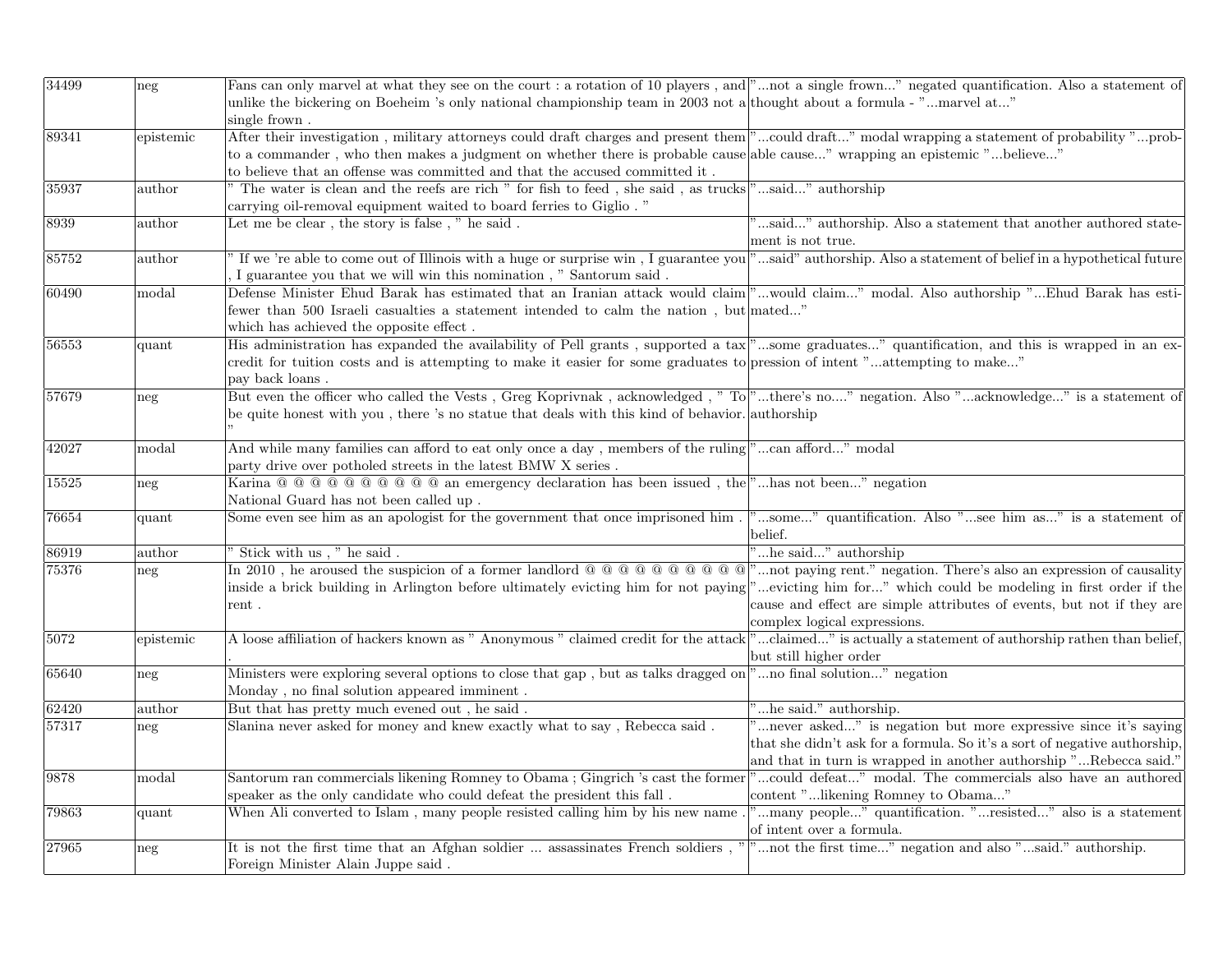| 85531 | quant     | Romney has spent big on advertising and will have devoted more than three straight"some standards" quantification.                                  |                                                                 |
|-------|-----------|-----------------------------------------------------------------------------------------------------------------------------------------------------|-----------------------------------------------------------------|
|       |           | days to the state an eternity by some standards in this constantly shifting campaign                                                                |                                                                 |
|       |           | by the time votes are counted Tuesday night.                                                                                                        |                                                                 |
| 89291 | modal     | If the suspect is brought to trial, it is possible that Afghan witnesses and victims <sup>"</sup> he said." authorship. "would be flown" modal      |                                                                 |
|       |           | would be flown to the U.S. to participate, he said.                                                                                                 |                                                                 |
| 4600  | epistemic | But another thing I learned playing the game that long $@@@@@@@@@@@%$ X The elision makes full analysis impossible                                  |                                                                 |
|       |           | play, " and here Junkin dragged out the words for emphasis, " as a team."                                                                           |                                                                 |
| 45258 | modal     | The escrow account would, however, be an unprecedented intrusion into a sovereign "account would" modal. Also "could ultimately"                    |                                                                 |
|       |           | state 's fiscal affairs and could ultimately see Greece forced to pay interest on its                                                               |                                                                 |
|       |           | debt before paying salaries to teachers and doctors.                                                                                                |                                                                 |
| 33366 | modal     | Erickson, who plans to step down in 2014, also said the university " must always " must always" is really a statement of normative force, stating a |                                                                 |
|       |           | be mindful of the need for institutional humility, integrity and resolve  Let us moral obligation about a formula                                   |                                                                 |
|       |           | seek balance in our words and deeds . "                                                                                                             |                                                                 |
| 13349 | author    | Several " homes had been destroyed before nightfall Thursday, Hernandez said." said." authorship. "Several" is quantification                       |                                                                 |
| 43133 | modal     | His clinic has worked with local surgeons who 've done breast removal surgery on "can be" modal                                                     |                                                                 |
|       |           |                                                                                                                                                     |                                                                 |
|       |           | he said.                                                                                                                                            |                                                                 |
| 11511 | author    | He said Congress moved to require visa applicants to be interviewed as a result .  "said" authorship                                                |                                                                 |
| 1486  | epistemic | We have lots of things that we need to do in terms of the board and how it "said" is an authorship which wraps a statement of prediction            |                                                                 |
|       |           | operates, and I think you 'll see some positive things come out of that, " trustee about knowledge "you'll see"                                     |                                                                 |
|       |           | Mark Dambly said Thursday.                                                                                                                          |                                                                 |
| 19158 | author    | Elmi Addow, a farmer in the Hiran region, said: " My farm is in the final stages "said" authorship                                                  |                                                                 |
|       |           | before harvesting the crops.                                                                                                                        |                                                                 |
| 81691 | epistemic | Patek had shown intense passion for jihad, or holy war, in his homeland and in "decide" epistemic, which is also wrapped in an expression of au-    |                                                                 |
|       |           | the southern Philippines, and it was strange that he would suddenly decide to go thorship "said the official"                                       |                                                                 |
|       |           | to an unfamiliar destination like Afghanistan, said the official, who was closely                                                                   |                                                                 |
|       |           | associated with the manhunt for Patek.                                                                                                              |                                                                 |
| 43473 | modal     | It would be so nice to move this out of the world of mental health, and into the "would be" modal, wrapped in authorship - "Olson said"             |                                                                 |
|       |           | medical world, " Olson said.                                                                                                                        |                                                                 |
| 82191 | author    | Badar and another man who identified himself as Haidar, took Patek and his wife"he said." authorship                                                |                                                                 |
|       |           | to Abbottabad in January 2011, he said.                                                                                                             |                                                                 |
| 5267  | quant     | We have some good ideas.                                                                                                                            | "some" quantification, although one could make a case that this |
|       |           |                                                                                                                                                     | could be done in DL if we define a class of "good ideas"        |
| 541   | modal     | Islamist backers of Iran could target civilians all over the world.                                                                                 | "could" modal                                                   |
| 67003 | author    | He said government has accumulated power " by weakening the institutions that "He said" authorship                                                  |                                                                 |
|       |           | people rely upon in their lives."                                                                                                                   |                                                                 |
| 86665 | modal     | The New York Mets owners scored an early-season victory Monday, stabilizing the "might have" modal. "seemed" is also an epistemic                   |                                                                 |
|       |           | club 's financial future in a deal with a trustee for Bernard Madoff 's fraud victims                                                               |                                                                 |
|       |           | that requires them to pay millions less than they might have and lifts a dark cloud                                                                 |                                                                 |
|       |           | from a team whose dismal play seemed to mirror its misfortune in the owner 's box                                                                   |                                                                 |
|       |           |                                                                                                                                                     |                                                                 |
| 75464 | author    | He looked terrible on paper, " Dynda said.                                                                                                          | "said." authorship                                              |
| 75702 | neg       | The FBI does n't believe he was conspiring with anyone else, and court documents                                                                    | "doesn't" is negation and that wraps an epistemic "believe"     |
|       |           | in El Khalifi 's case do n't give further details about the meeting in the Arlington                                                                |                                                                 |
|       |           | apartment and the other people who were there.                                                                                                      |                                                                 |
| 79990 | author    | That changed over time, he said.                                                                                                                    | "he said" - authorship                                          |
| 83065 | epistemic | In the end, though, Manning decided he wanted to trade in his Colts horseshoe                                                                       | "decided" is an epistemic, which wraps another epistemic        |
|       |           | helmet for one adorned by a Bronco.                                                                                                                 | $\ldots$ wanted $\ldots$ "                                      |